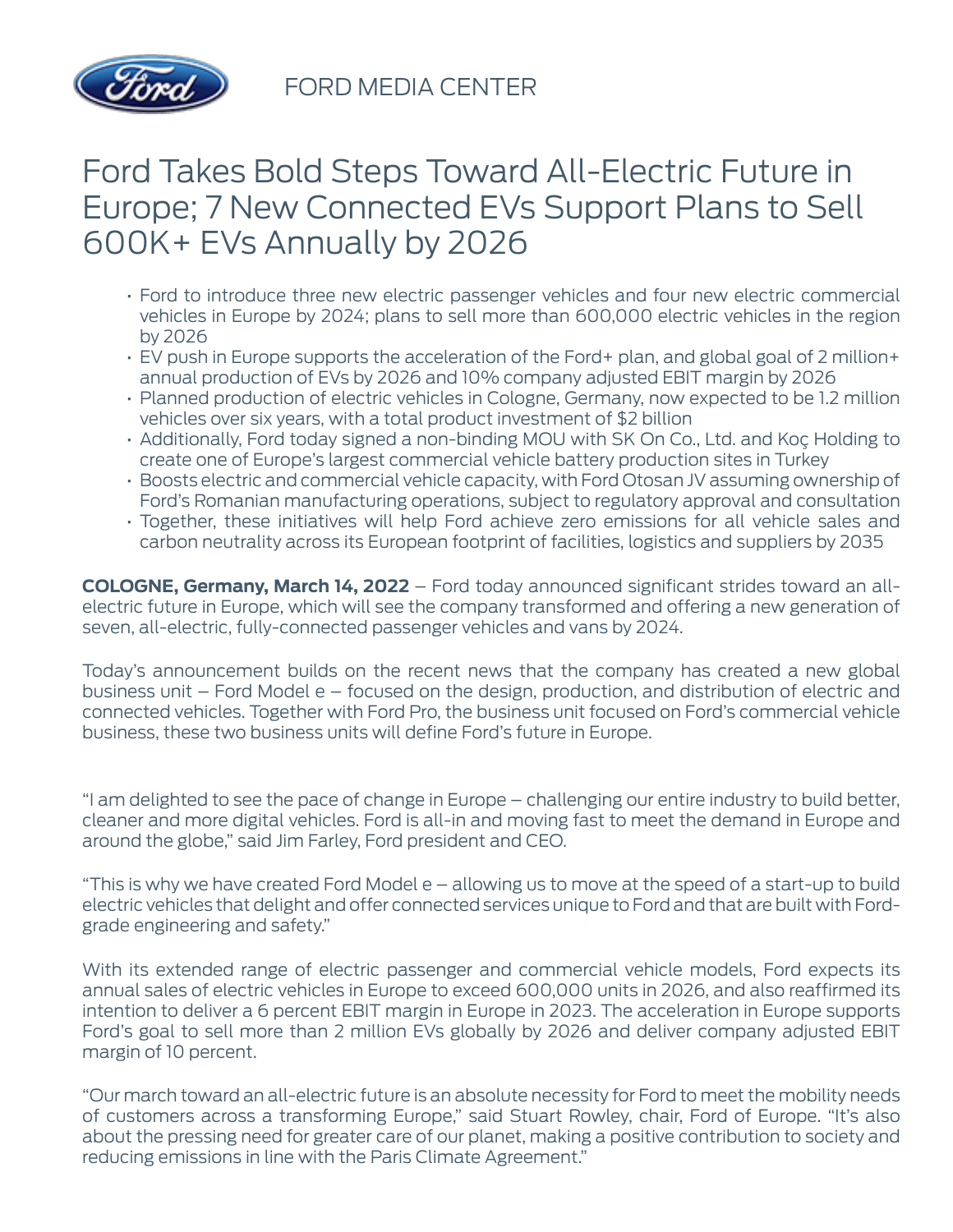Together, these efforts will support Ford's global plans to significantly reduce carbon emissions. The company today announced it is targeting zero emissions for all vehicle sales in Europe and carbon neutrality across its European footprint of facilities, logistics and suppliers by 2035.

#### **Seven new electric vehicles by 2024**

Following the successful European introduction of the all-electric Mach-E in 2021 and Mach-E GT this year, plus the launch of the E-Transit in the next quarter, Ford today unveiled plans for seven all-electric vehicles to join the Ford family in Europe – three new passenger vehicles and four new commercial vehicles.

Starting in 2023, Ford will begin production of an all-new electric passenger vehicle, a medium-sized crossover, built in Cologne with a second electric vehicle added to the Cologne production line-up in 2024. In addition, Ford's top-selling passenger vehicle in Europe, the Ford Puma, will be available as an electric version made in Craiova, Romania, starting in 2024.

Reaffirming its leadership as Europe's top-selling commercial vehicle brand, Ford's iconic Transit range will include four new electric models – the all-new Transit Custom one-tonne van and Tourneo Custom multi-purpose vehicle in 2023, and the smaller, next generation Transit Courier van and Tourneo Courier multi-purpose vehicle in 2024.

"These new Ford electric vehicles signal what is nothing less than the total transformation of our brand in Europe – a new generation of zero-emission vehicles, optimized for a connected world, offering our customers truly outstanding user experiences," said Rowley.

#### **EV production and investment in Cologne**

Ford confirmed today that the first volume all-electric passenger vehicle to come out of the Ford Cologne Electrification Centre will be a five-seat, medium-sized crossover. In 2021, sports utilities and crossovers accounted for 58 percent of all Ford passenger vehicle sold in the continent, up nearly 20 percentage points from 2020.

The all-electric crossover breaks new boundaries for Ford. Capable of a 500km driving range on a single charge, the vehicle and its name will be revealed later in 2022, with production commencing in 2023.

Today's confirmation that a second, all-electric passenger vehicle – a sports crossover – will be built at the Ford Cologne Electrification Centre means that electric vehicle production at the facility will increase to 1.2 million vehicles over a six-year timeframe. Investment in the new electric passenger vehicles to be built in Cologne is expected to be \$2 billion. The investment includes a new battery assembly facility scheduled to start operations in 2024.

### **New joint venture aims to increase battery production in Europe**

To support Ford's ambitious vehicle electrification plans, [Ford, SK On Co., Ltd. and Koç Holding](https://media.ford.com/content/fordmedia/feu/en/news/2022/03/14/battery.html) have signed a non-binding Memorandum of Understanding for a new, industry-leading joint venture business in Turkey. Subject to execution of a final agreement, the three partners plan to create one of the largest EV battery facilities in the European wider region.

The joint venture would be located near Ankara and will manufacture high Nickel NMC cells for assembly into battery array modules. Production is intended to start as early as mid-decade with an annual capacity likely to be in the range of 30 to 45 Gigawatt hours.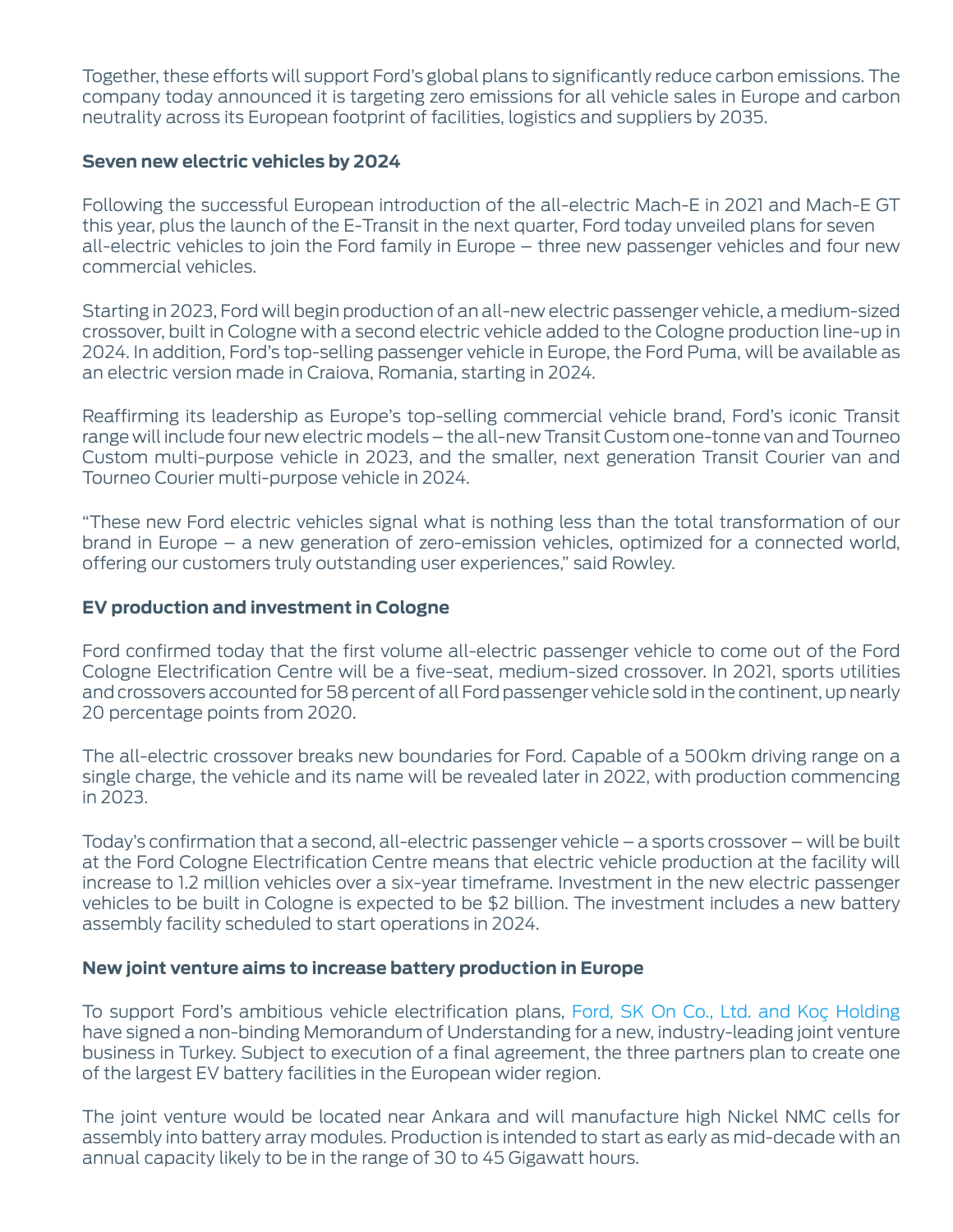The investment the three partners are planning in the battery joint venture – including support from the Turkish Government – will directly benefit large and small commercial vehicle operators across Europe, reducing energy and running costs and providing a significant contribution to  $CO<sub>2</sub>$  reduction.

## **Boosting EV manufacturing capacity in Craiova**

Ford's manufacturing plant in [Craiova, Romania,](https://media.ford.com/content/fordmedia/feu/en/news/2022/03/14/craiova.html) will play a significant role in the company's electric and commercial vehicle growth plans in Europe.

From 2024, European customers will be able to purchase an all-electric version of the Ford Puma, Ford's popular compact crossover. The Puma was Ford's best-selling passenger vehicle in Europe in 2021, and the all-electric Puma will bring this successful new nameplate to an even wider group of European customers when it goes into production in Craiova in 2024.

Additionally, the all-new Transit Courier, the popular light commercial vehicle, and Tourneo Courier, a compact multi-purpose vehicle, will also be produced in Craiova from 2023, with all-electric versions coming in 2024.

To further boost electric and commercial vehicle capacity, Ford announced this morning that Ford Otosan will assume ownership of the Craiova plant and manufacturing business, subject to regulatory approval and consultation. Ford Otosan, a joint venture between Ford Motor Company and Koç Holding, is one of the longest running and most successful joint ventures in the global auto industry.

"We welcome this opportunity to grow our joint venture with Koc Holding and leverage this strategic partnership to better utilize our resources and know-how in Romania," Rowley said. "Ford Craiova is today a strong success story, and we believe that through Ford Otosan's experience and expertise in electrification and commercial vehicles it can reach even higher levels of achievement."

# # #

### About Ford Motor Company

*Ford Motor Company (NYSE: F) is a global company based in Dearborn, Michigan, that is committed to helping build a better world, where every person is free to move and pursue their dreams.The company's Ford+ plan for growth and value creation combines existing strengths, new capabilities and always-on relationships with customers to enrich experiences for and deepen the loyalty of those customers.Ford designs, manufactures, markets and services a full line of connected, increasingly electrified passenger and commercial vehicles: Ford trucks, utility vehicles, vans and cars, and Lincoln luxury vehicles. The company is pursuing leadership positions in electrification, connected vehicle services and mobility solutions, including self-driving technology, and provides financial services through Ford Motor Credit Company. Ford employs about 183,000 people worldwide. More information about the company, its products and Ford Motor Credit Company is available at [corporate.ford.com.](https://corporate.ford.com/)*